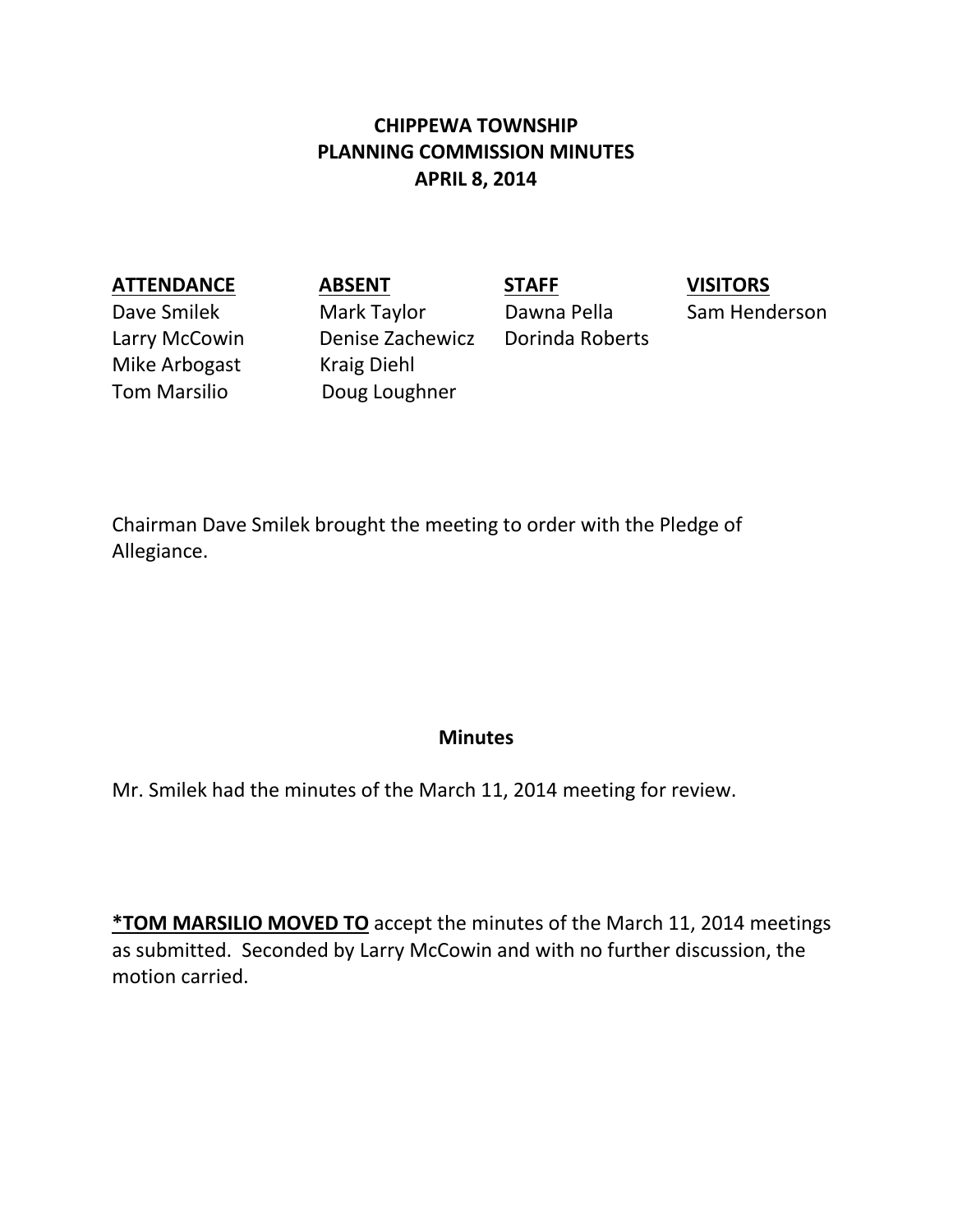## **ITEMS FOR DISCUSSION**

**SPRING BLOSSOM CONDITIONAL USE –** Mr. Samuel Henderson was in attendance to present an overview of his plans for the Spring Blossom development that will be presented to the Planning Commission next month for approval. Mr. Henderson intends to build craftsman style town homes that would compliment the existing carriage homes instead of the apartment buildings the original developer had planned . He intends to build three 5 unit town homes with 3 bedrooms, 2 ½ baths and a two car rear entry garage.

His planned townhomes were overwhelmingly preferred over the originally intended apartments when discussed at the existing owners condo association meeting. Mr. Henderson intends to exercise his option in the original condo declaration to withdraw the real estate intended for town homes, subdivide it and offer for individual sale.

An additional entrance into the plan and sewage connection to the new town homes were briefly discussed.